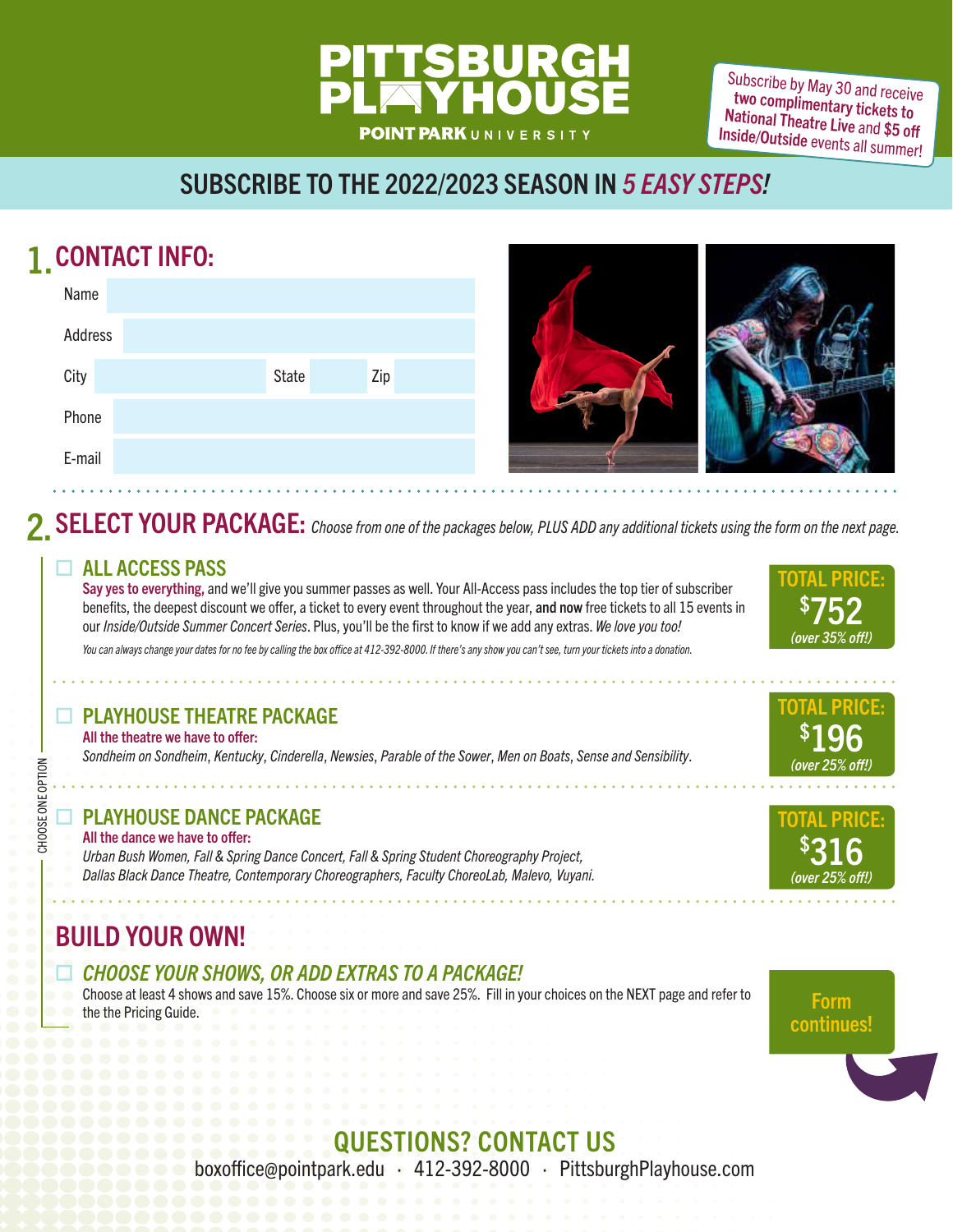# 3. BUILD YOUR OWN AND SAVE OR ADD EXTRA SHOWS TO YOUR PACKAGE AND SAVE 25% PER TICKET!

# PITTSBURGH PLAYHOUSE 2022–2023 SEASON - SUBSCRIPTION PRICING GUIDE

| <b>PACKAGE SELECTION</b>                                                                        |                                                                                                                      |                      |       |              |   | # Seats                       |                 | Total        |
|-------------------------------------------------------------------------------------------------|----------------------------------------------------------------------------------------------------------------------|----------------------|-------|--------------|---|-------------------------------|-----------------|--------------|
| <b>All Access Pass</b>                                                                          |                                                                                                                      |                      | \$752 |              | χ |                               | $=$             |              |
| <b>Playhouse Theatre Package</b>                                                                |                                                                                                                      |                      | \$196 |              | χ |                               | $=$             |              |
| <b>Playhouse Dance Package</b>                                                                  |                                                                                                                      |                      | \$316 |              | Х |                               | $\equiv$        |              |
| Engagement                                                                                      |                                                                                                                      | <b>Date</b>          | Time  | <b>Price</b> | X | # Seats                       | $=$             | <b>Total</b> |
| <b>PLAYHOUSE PRESENTS: THE ARTISTS SERIES</b>                                                   |                                                                                                                      |                      |       |              |   |                               |                 |              |
| Urban Bush Women - Hair & Other Stories                                                         |                                                                                                                      |                      |       |              | Χ |                               | $\equiv$        |              |
| The Peking Acrobats                                                                             |                                                                                                                      |                      |       |              | χ |                               | $\quad \  \, =$ |              |
| National Geographic Live Speaker Series. - Alicia Odewale - Greenwood: A Century of Resilience  |                                                                                                                      |                      |       |              | Χ |                               | $=$             |              |
| <b>Dallas Black Dance Theatre</b>                                                               |                                                                                                                      |                      |       |              | χ |                               | $=$             |              |
| Pittsburgh Jazz Orchestra Holiday Concert                                                       |                                                                                                                      |                      |       |              | Χ |                               | $=$             |              |
| Machine de Cirque - La Galerie                                                                  |                                                                                                                      |                      |       |              | χ |                               | $=$             |              |
| Parable of the Sower                                                                            |                                                                                                                      |                      |       |              | Χ |                               | $=$             |              |
| <b>Terri Lyne Carrington and Social Science</b>                                                 |                                                                                                                      |                      |       |              | χ |                               | $=$             |              |
| <b>MALEVO</b>                                                                                   |                                                                                                                      |                      |       |              | χ |                               | $\quad \  \, =$ |              |
| Vuyani Dance Theatre - Cion: Requiem of Ravel's Bolero                                          |                                                                                                                      |                      |       |              | Χ |                               | $\quad \  \, =$ |              |
| <b>CONSERVATORY DANCE</b>                                                                       |                                                                                                                      |                      |       |              |   |                               |                 |              |
| <b>Fall Dance Concert</b>                                                                       |                                                                                                                      |                      |       |              | Χ |                               | $\quad \  \, =$ |              |
| Fall Student Choreography Project                                                               |                                                                                                                      |                      |       |              | Χ |                               | $=$             |              |
| <b>Contemporary Choreographers</b>                                                              |                                                                                                                      |                      |       |              | χ |                               | $\quad \  \, =$ |              |
| <b>Faculty ChoreoLab</b>                                                                        |                                                                                                                      |                      |       |              | Х |                               | $=$             |              |
| Spring Student Choreography Project                                                             |                                                                                                                      |                      |       |              | χ |                               | $=$             |              |
| <b>Spring Dance Concert</b>                                                                     |                                                                                                                      |                      |       |              | χ |                               | $\quad \  \  =$ |              |
| <b>CONSERVATORY THEATRE</b>                                                                     |                                                                                                                      |                      |       |              |   |                               |                 |              |
| Sondheim on Sondheim                                                                            |                                                                                                                      |                      |       |              | χ |                               | $=$             |              |
| Kentucky                                                                                        |                                                                                                                      |                      |       |              | χ |                               | $\quad \  \, =$ |              |
| Rodgers + Hammerstein's Cinderella                                                              |                                                                                                                      |                      |       |              | x |                               | $=$             |              |
| <b>Newsies</b>                                                                                  |                                                                                                                      |                      |       |              | X |                               | $=$             |              |
| Men on Boats                                                                                    |                                                                                                                      |                      |       |              | X |                               | $\quad \  \  =$ |              |
| <b>Sense and Sensibility</b>                                                                    |                                                                                                                      |                      |       |              | X |                               | $=$             |              |
| <b>MEDIA INNOVATORS SPEAKER SERIES</b>                                                          |                                                                                                                      |                      |       |              |   |                               |                 |              |
| Mai Khoi: Bad Activist                                                                          |                                                                                                                      |                      |       |              | χ |                               | $\equiv$        |              |
| National Geographic Live Speaker Series. - Bryan Smith - Capturing the Impossible               |                                                                                                                      |                      |       |              | Х |                               | $\quad \  \, =$ |              |
| National Geographic Live Speaker Series. - Ami Vitale - Wild Hope                               |                                                                                                                      |                      |       |              | X |                               | $\quad \  \  =$ |              |
| Jason Riley                                                                                     |                                                                                                                      |                      |       |              | X |                               | $\quad \  \, =$ |              |
| <b>CHOOSE YOUR SEATS</b>                                                                        | 5 PAYMENT INFO                                                                                                       |                      |       |              |   | Sub Total: \$                 |                 |              |
| Seating notes: (i.e. I prefer aisle, need accessible<br>seating, same seats as last year, etc.) | Check enclosed (Made payable to Pittsburgh Playhouse)<br>Charge my $\Box$ Visa $\Box$ MC $\Box$ AmEx $\Box$ Discover |                      |       |              |   | <b>Suggested</b><br>Donation: |                 | \$100        |
|                                                                                                 | <b>Credit Card Number</b>                                                                                            |                      |       |              |   | Choose your<br>own Donation:  |                 |              |
| All seats have unobstructed views.                                                              | Exp Date                                                                                                             | <b>Security Code</b> |       |              |   | Total: \$                     |                 |              |
| See seating charts on pittsburghplayhouse.com                                                   | Name on card (please print)                                                                                          |                      |       |              |   |                               |                 |              |
|                                                                                                 | Signature                                                                                                            |                      |       |              |   |                               |                 |              |

4.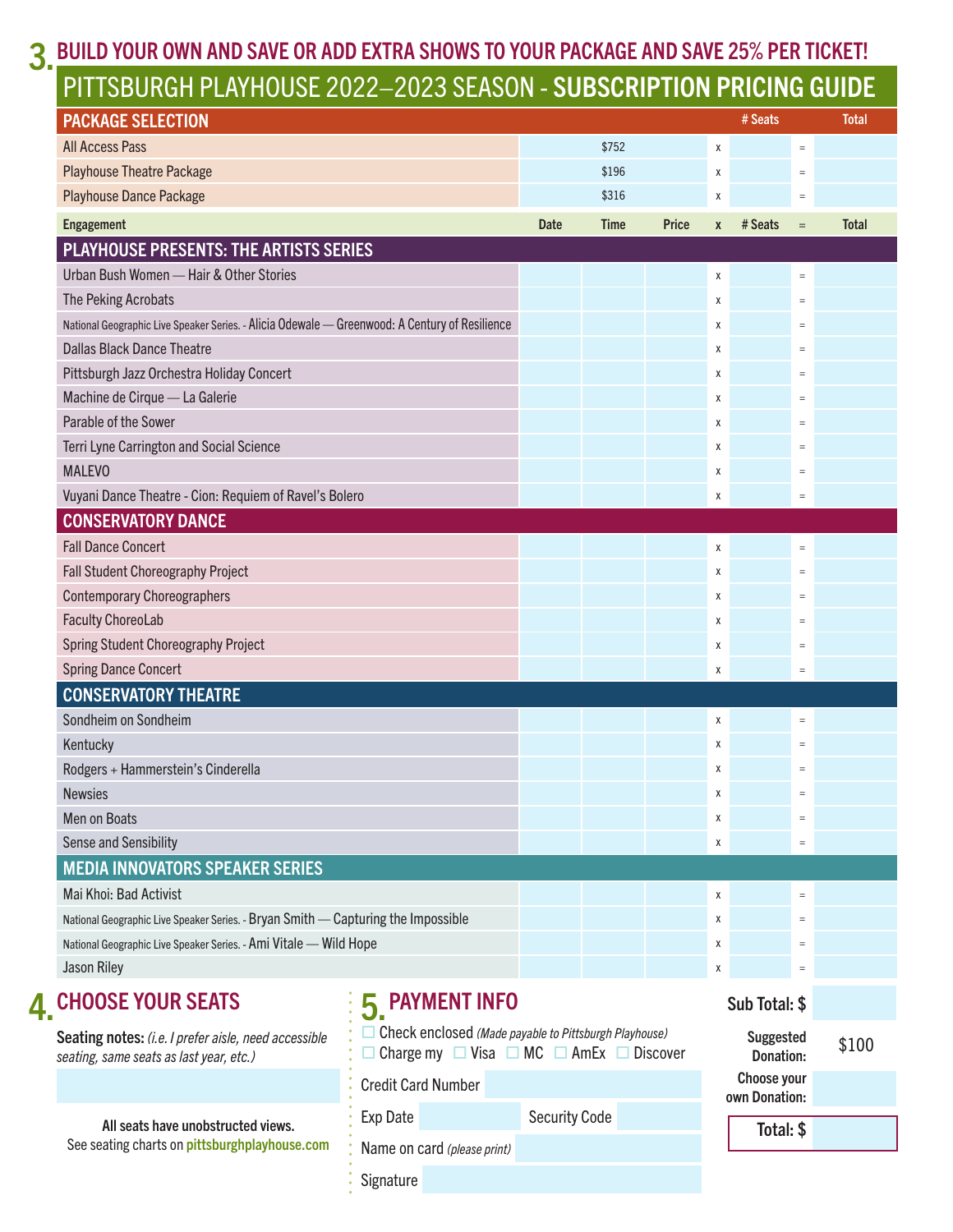#### Urban Bush Women

| <b>Hair &amp; Other Stories</b> |           |           | <b>PNC Theatre</b> |  |  |
|---------------------------------|-----------|-----------|--------------------|--|--|
| Date                            | Time      | Price     |                    |  |  |
|                                 |           | Pick $4+$ | Pick $6+$          |  |  |
| Friday, September 9             | $7:00$ PM | \$45      | \$40               |  |  |
| Saturday, September 10          | $7:00$ PM | \$45      | \$40               |  |  |

| <b>The Peking Acrobats</b> |             |           | <b>PNC Theatre</b> |
|----------------------------|-------------|-----------|--------------------|
| <b>Date</b>                | <b>Time</b> |           | Price              |
|                            |             | Pick $4+$ | Pick $6+$          |
| Wednesday, October 12      | 7:00 PM     | \$45      | <sup>\$</sup> 4በ   |

#### National Geographic Live Speaker Series

| <b>Alicia Odewale</b><br><b>Greenwood: A Century of Resilience</b> | <b>PNC Theatre</b> |
|--------------------------------------------------------------------|--------------------|
|                                                                    |                    |

| Date <sup>1</sup>  | Time    | <b>Price</b> |           |  |
|--------------------|---------|--------------|-----------|--|
|                    |         | Pick $4+$    | Pick $6+$ |  |
| Friday, October 21 | 7:00 PM | \$45         | \$40      |  |

## Pittsburgh Jazz Orchestra

| <b>Holiday Concert</b> |         |           | <b>PNC Theatre</b> |
|------------------------|---------|-----------|--------------------|
| Date                   | Time    | Price     |                    |
|                        |         | Pick $4+$ | Pick $6+$          |
| Wednesday, December 21 | 7:00 PM | \$45      | \$40               |

#### **Dallas Black Dance Theatre** PNC Theatre

Sunday, November 13 2:30 PM

| Dalias Diack Dalice Tileatie<br><b>PNC Theat</b> |           |           |           |  |  |
|--------------------------------------------------|-----------|-----------|-----------|--|--|
| Date                                             | Time      | Price     |           |  |  |
|                                                  |           | Pick $4+$ | Pick $6+$ |  |  |
| Saturday, November 12                            | $7:00$ PM | \$45      | \$40      |  |  |

 $$45$ 

 $\sim$  $\mathbf{r}$  \$40

. . . . . . . . .

| <b>Fall Dance Concert</b> |             |                 | <b>PNC Theatre</b> |  |
|---------------------------|-------------|-----------------|--------------------|--|
| <b>Date</b>               | <b>Time</b> | Price           |                    |  |
|                           |             | Pick $4+$       | Pick $6+$          |  |
| Wednesday, October 5      | 7:30 PM     | <sup>\$30</sup> | \$26               |  |
| Thursday, October 6       | 7:30 PM     | \$30            | \$26               |  |
| Friday, October 7         | 7:30 PM     | \$30            | \$26               |  |
| Saturday, October 8       | $2:00$ PM   | \$30            | \$26               |  |
| Saturday, October 8       | 7:30 PM     | \$30            | \$26               |  |
| Sunday, October 9         | 7:30 PM     | \$30            | \$26               |  |

| <b>SCP - Fall</b>     |             |                 | GRW       |  |
|-----------------------|-------------|-----------------|-----------|--|
| <b>Date</b>           | <b>Time</b> | Price           |           |  |
|                       |             | Pick $4+$       | Pick $6+$ |  |
| Wednesday, November 2 | 7:30 PM     | <sup>\$30</sup> | \$26      |  |
| Thursday, November 3  | 7:30 PM     | <sup>\$30</sup> | \$26      |  |
| Friday, November 4    | 7:30 PM     | \$30            | \$26      |  |
| Saturday, November 5  | $2:00$ PM   | \$30            | \$26      |  |
| Saturday, November 5  | 7:30 PM     | \$30            | \$26      |  |
| Sunday, November 6    | 7:30 PM     | \$30            | \$26      |  |

#### **Contemporary Choreographers** GRW

| <b>Date</b>            | <b>Time</b> | Price           |           |
|------------------------|-------------|-----------------|-----------|
|                        |             | Pick $4+$       | Pick $6+$ |
| Wednesday, December 14 | 7:30 PM     | <sup>\$30</sup> | \$26      |
| Thursday, December 15  | 7:30 PM     | <sup>\$30</sup> | \$26      |
| Friday, December 16    | 7:30 PM     | <sup>\$30</sup> | \$26      |
| Saturday, December 17  | $2:00$ PM   | <sup>\$30</sup> | \$26      |
| Saturday, December 17  | 7:30 PM     | <sup>\$30</sup> | \$26      |
| Sunday, December 18    | 7:30 PM     | $30^{\circ}$    | \$26      |

#### FALL 2022 SPRING 2023

#### Machine de Cirque La Galerie PNC Theatre

| La ualelle          |           |           | <b>PNC</b> Ineatre |
|---------------------|-----------|-----------|--------------------|
| Date <sup>1</sup>   | Time      | Price     |                    |
|                     |           | Pick $4+$ | Pick $6+$          |
| Tuesday, January 24 | $7:00$ PM | \$45      | \$40               |

#### **Parable of the Sower PNC Theatre**

| Date <sup>1</sup>  | <b>Time</b>       | Price     |           |
|--------------------|-------------------|-----------|-----------|
|                    |                   | Pick $4+$ | Pick $6+$ |
| Thursday, March 9  | $7:00$ PM         | \$45      | \$40      |
| Friday, March 10   | $7:00 \text{ PM}$ | \$45      | \$40      |
| Saturday, March 11 | 7:00 PM           | \$45      | \$40      |
| Sunday, March 12   | $2:30$ PM         | \$45      | \$40      |

# Terri Lyne Carrington

| and Social Science |             |           | <b>PNC Theatre</b> |
|--------------------|-------------|-----------|--------------------|
| <b>Date</b>        | <b>Time</b> | Price     |                    |
|                    |             | Pick $4+$ | Pick $6+$          |
| Saturday, March 18 | $7:00$ PM   | \$45      | \$40               |

| <b>MALEVO</b>      |             |           | <b>PNC Theatre</b> |
|--------------------|-------------|-----------|--------------------|
| <b>Date</b>        | <b>Time</b> |           | Price              |
|                    |             | Pick $4+$ | Pick $6+$          |
| Thursday, March 23 | 7:00 PM     | \$45      | \$40               |

# Vuyani Dance Theatre

Cion: Requiem of Ravel's Bolero Physics PNC Theatre

| <b>Date</b>        | Time      |           | Price     |
|--------------------|-----------|-----------|-----------|
|                    |           | Pick $4+$ | Pick $6+$ |
| Thursday, April 27 | $7:00$ PM | \$45      | \$40      |
| Friday, April 28   | 7:00 PM   | \$45      | \$40      |

## **Faculty ChoreoLab** GRW

| <b>Date</b>            | <b>Time</b> | Price         |           |
|------------------------|-------------|---------------|-----------|
|                        |             | Pick $4+$     | Pick $6+$ |
| Wednesday, February 15 | $7:30$ PM   | $330^{\circ}$ | \$26      |
| Thursday, February 16  | $7:30$ PM   | \$30          | \$26      |
| Friday, February 17    | 7:30 PM     | $330^{\circ}$ | \$26      |
| Friday, February 17    | $2:00$ PM   | $330^{\circ}$ | \$26      |
| Saturday, February 18  | 7:30 PM     | \$30          | \$26      |
| Sunday, February 19    | $7:30$ PM   | 330           | \$26      |

#### SCP - Spring GRW

| r…a                 |             |               |           |  |
|---------------------|-------------|---------------|-----------|--|
| <b>Date</b>         | <b>Time</b> |               | Price     |  |
|                     |             | Pick $4+$     | Pick $6+$ |  |
| Wednesday, March 15 | 7:30 PM     | $30^{\circ}$  | \$26      |  |
| Thursday, March 16  | 7:30 PM     | $30^{\circ}$  | \$26      |  |
| Friday, March 17    | 7:30 PM     | $30^{\circ}$  | \$26      |  |
| Saturday, March 18  | $2:00$ PM   | $330^{\circ}$ | \$26      |  |
| Saturday, March 18  | 7:30 PM     | $30^{\circ}$  | \$26      |  |
| Sunday, March 19    | 7:30 PM     | $30^{\circ}$  | \$26      |  |

#### Spring Dance Concert GRW

| Date                | <b>Time</b> |                 | Price     |
|---------------------|-------------|-----------------|-----------|
|                     |             | Pick $4+$       | Pick $6+$ |
| Wednesday, April 19 | 7:30 PM     | <sup>\$30</sup> | \$26      |
| Thursday, April 20  | 7:30 PM     | \$30            | \$26      |
| Friday, April 21    | $7:30$ PM   | <sup>\$30</sup> | \$26      |
| Saturday, April 22  | $2:00$ PM   | \$30            | \$26      |
| Saturday, April 22  | 7:30 PM     | \$30            | \$26      |
| Sunday, April 23    | 7:30 PM     | 330             | \$26      |